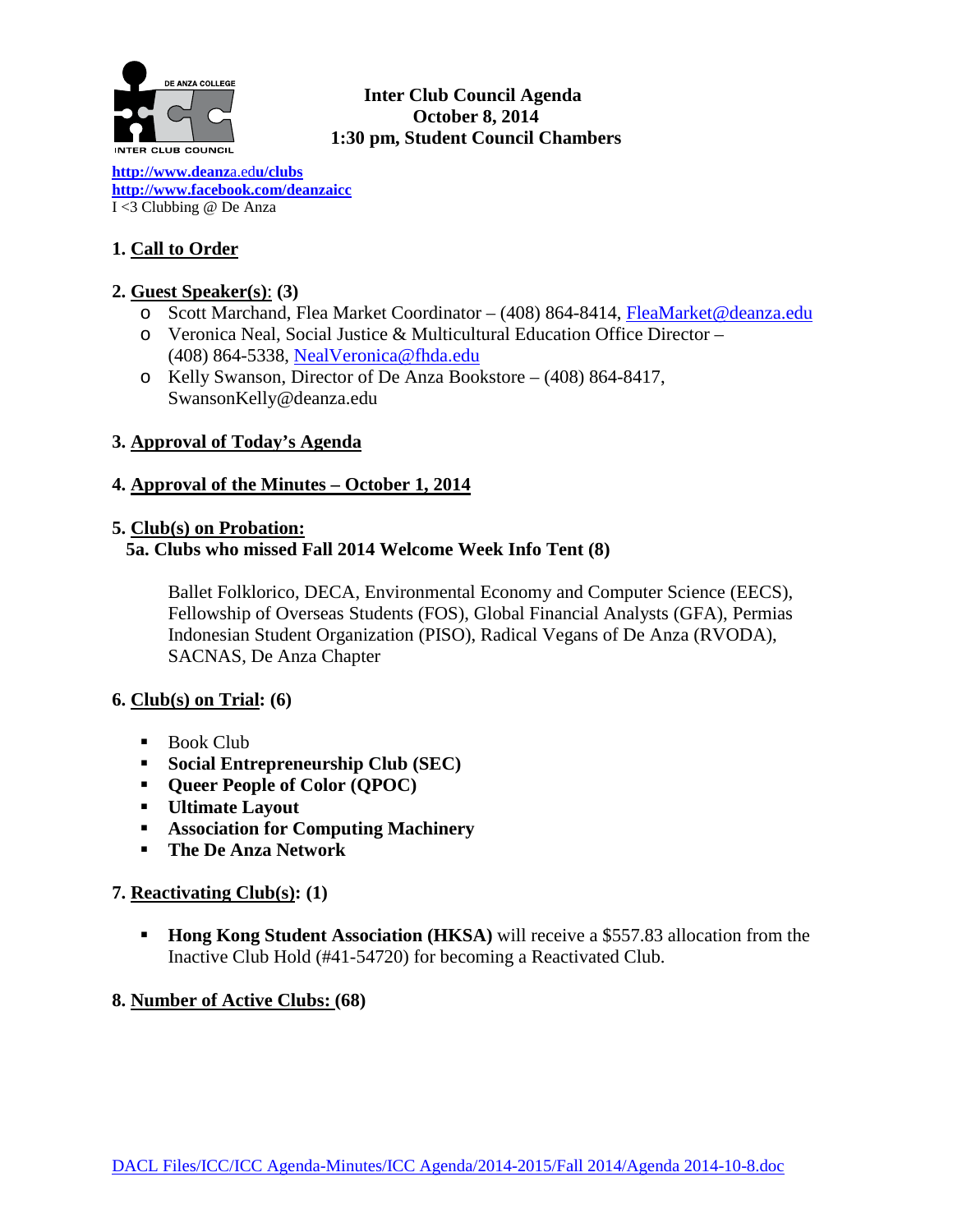### **9. Calendars**

### **9.1 ICC/Club Calendar of Events as of 10/7/14**

 Information is from the Event Planning Request Form (**New Information in Bold**/ \* Money collected)

Thurs Oct 9 Club Day hosted by  $ICC - 11:00am - 1:00pm$ , Main Quad

### **9.2 DASB Calendar of Events as of 10/7/14**

 Information is from the Event Planning Request Form (**New Information in Bold**/ \* Money collected)

Wed Oct 15 Diversity Awareness Speaker Event – 11:00am – 2:00pm, Conference Rm A Thurs Oct 30 Halloween Event – 11:30am – 1:00pm, Campus Center Patio Stage Thurs Oct 30 Horror Movie Night – 6:00pm – 9:30pm, Conference Rm B

#### **10. ICC/Club Account Balance Status 2014-2015 (New Information in Bold) (As of 9/30/14)**

| <b>Club/ICC Allocation Account</b>     | $(\#41 - 54730)$ | \$9,350.00  |
|----------------------------------------|------------------|-------------|
| <b>ICC Allocation-New Club Account</b> | $(#41-54720)$    | \$2000.00   |
| <b>ICC Emergency Relief Account</b>    | $(#44-4289)$     | \$7,385.73  |
| <b>ICC Events Award Account</b>        | $(\#41 - 54600)$ | \$11,000.00 |
| <b>ICC Inactive Hold</b>               | $(H44-4300)$     | \$12,051.24 |
| <b>ICC Scholarship Account</b>         | $(#44-4310)$     | \$4,476.43  |
| ICC.                                   | $(#44-4320)$     | \$2,465.32  |

#### **11. Business**

|  | 11.1 Club/ICC Allocation Account Budget Request | (Info/Action) |
|--|-------------------------------------------------|---------------|
|--|-------------------------------------------------|---------------|

ISA is requesting \$150 from the Club/ICC Allocation Account #41-54730 for a Club Banner. \$150 will go to ISA #41-54335-4013 for a Club Banner.

|                      | Requested | Recommended |
|----------------------|-----------|-------------|
| <b>Banner</b> (4013) | \$150     | \$150       |

If approved the Club/ICC Allocation Account #41-54730 balance will be \$9,200.00

| 11.2        | <b>ICC/DASB Fall Dance Income</b>               | (Info/Action) |
|-------------|-------------------------------------------------|---------------|
| <b>11.3</b> | <b>Club Day</b>                                 | (Info)        |
| 11.4        | <b>ICC Chair Elections</b>                      | (Info)        |
| 11.5        | Silicon Valley Breast Cancer – October 25, 2014 | (Info)        |